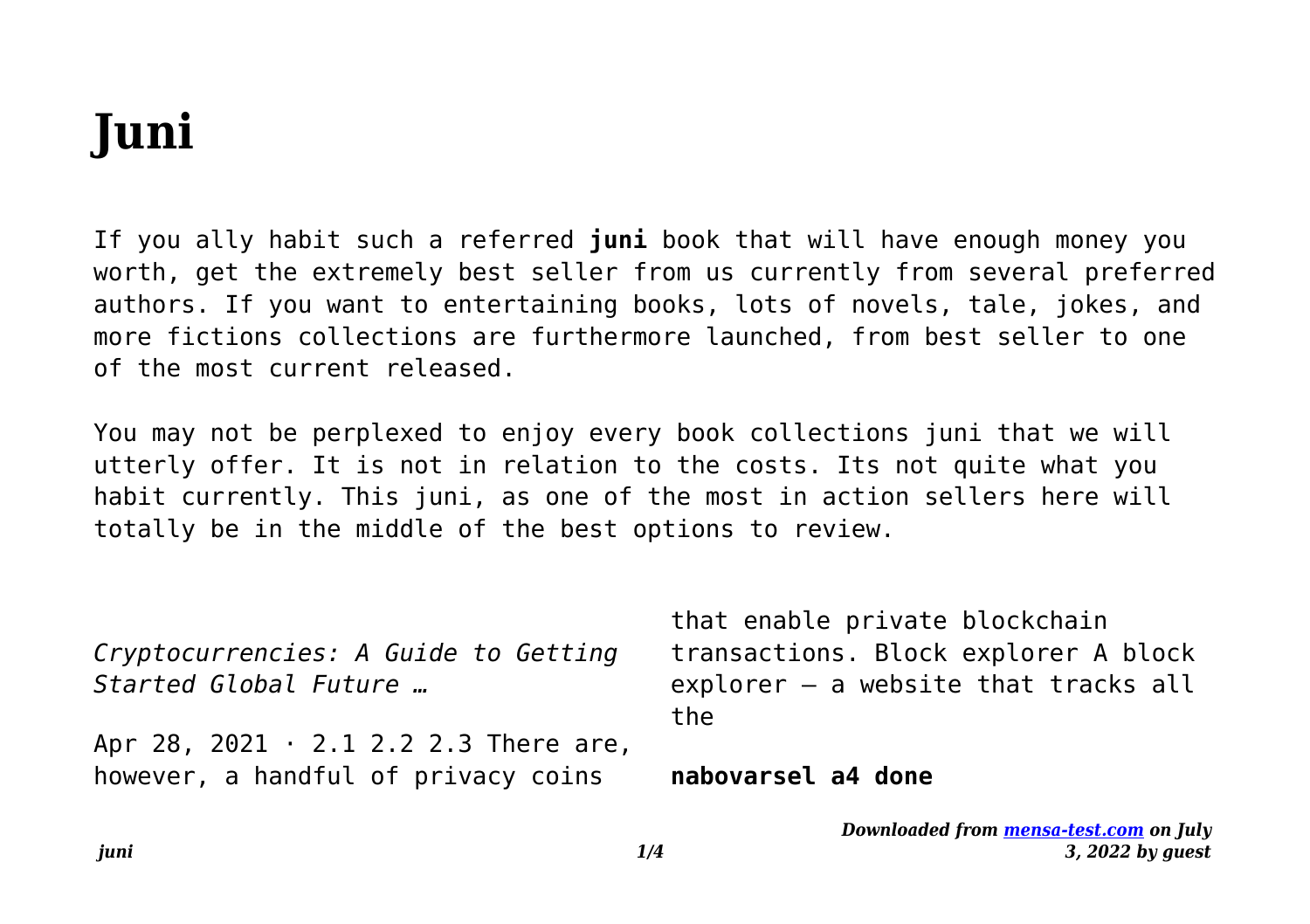1. juni til og med 6. juni til de to nærliggende licenszoner Valby og Indre By. Du skal ikke gøre noget. Licensens gyldighed udvides automatisk i ovenstående periode. Du kan se licenszonens afgrænsning i kortet på kk.dk/licenszoner. Hvis du har spørgsmål til, hvor din licens er gyldig, kan du henvende dig til parkering@kk.dk.

*Kreisschreiben Nr. 6 - admin.ch*

Bern, 6. Juni 1997 . An die kantonalen Verwaltungen für die direkte Bundessteuer . Kreisschreiben Nr. 6 Verdecktes Eigenkapital (Art. 65 und 75 DBG) bei Kapitalgesellschaften und Genossenschaften 1. Einleitung Zwischen den Beteiligten einer Gesellschaft und der Gesellschaft selber können sowohl

ver-

## **8. Ad-hoc-Stellungnahme 21. Juni 2021 Kinder und …**

Juni 2021 Kinder und Jugendliche in der Coronavirus-Pandemie: psychosoziale und edukative Herausforderungen und Chancen Zusammenfassung Die Coronavirus-Pandemie greift tief in das Leben von uns allen ein. Kinder und Jugendliche sind

### Beamforming and TM's in LTE - Rohde & Schwarz

*Downloaded from [mensa-test.com](https://mensa-test.com) on July 3, 2022 by guest* MIMO and Beamforming Technologies Beamforming basics 1MA186\_2e Rohde & Schwarz LTE Beamforming 4 Simply stated, the receiver receives the signal y that results when the input signal vector x is multiplied by the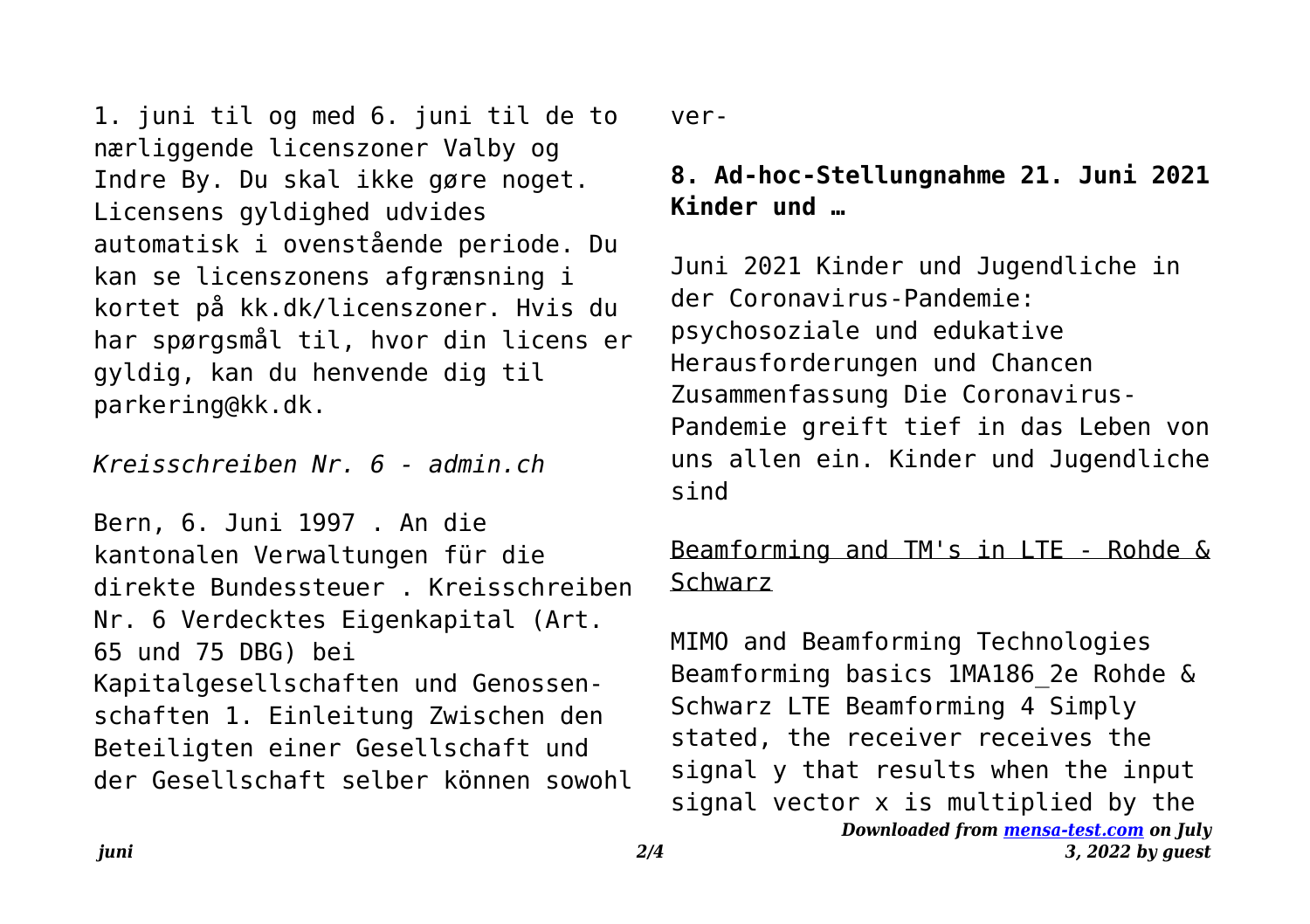transmission matrix H.  $v = H * x$ Transmission matrix H contains the channel impulse responses h nm, which reference

#### **Futtermittelgesetzbuch - LFGB) LFGB Futtermittelgesetzbuch ...**

Die Verpflichtungen aus der Richtlinie 98/34/EG des Europäischen Parlaments und des Rates vom 22. Juni 1998 über ein Informationsverfahren auf dem Gebiet der Normen und technischen Vorschriften und der Vorschriften für die Dienste der Informationsgesellschaft (ABl. L 204 vom 21.7.1998, S. 37), die zuletzt durch die Richtlinie 2006/96/EG (ABl.

*GUIDE FOR CONSTRUCTING SELF-EFFICACY SCALES*

308 A. BANDURA. efficacy must be

tailored to the particular domain of functioning that is the object of interest. Although efficacy beliefs are multifaceted, social cognitive theory

#### Werkwijzer Poortwachter - UWV

Bij de geactualiseerde Werkwijzer Poortwachter van 1 juni 2021 Door de inwerkingtreding van de 'Wet arbeidsmarkt in balans' (WAB) vanaf 1 januari 2020, is de Werkwijzer Poortwachter aangepast. Zo zijn de re-integratieverplichtingen van de payrollwerkgever gewijzigd. Daarom zijn (in hoofdstuk 6) ook deze teksten veranderd.

#### ARTICLE 29 DATA PROTECTION WORKING PARTY

-2- THE WORKING PARTY ON THE

*Downloaded from [mensa-test.com](https://mensa-test.com) on July 3, 2022 by guest*